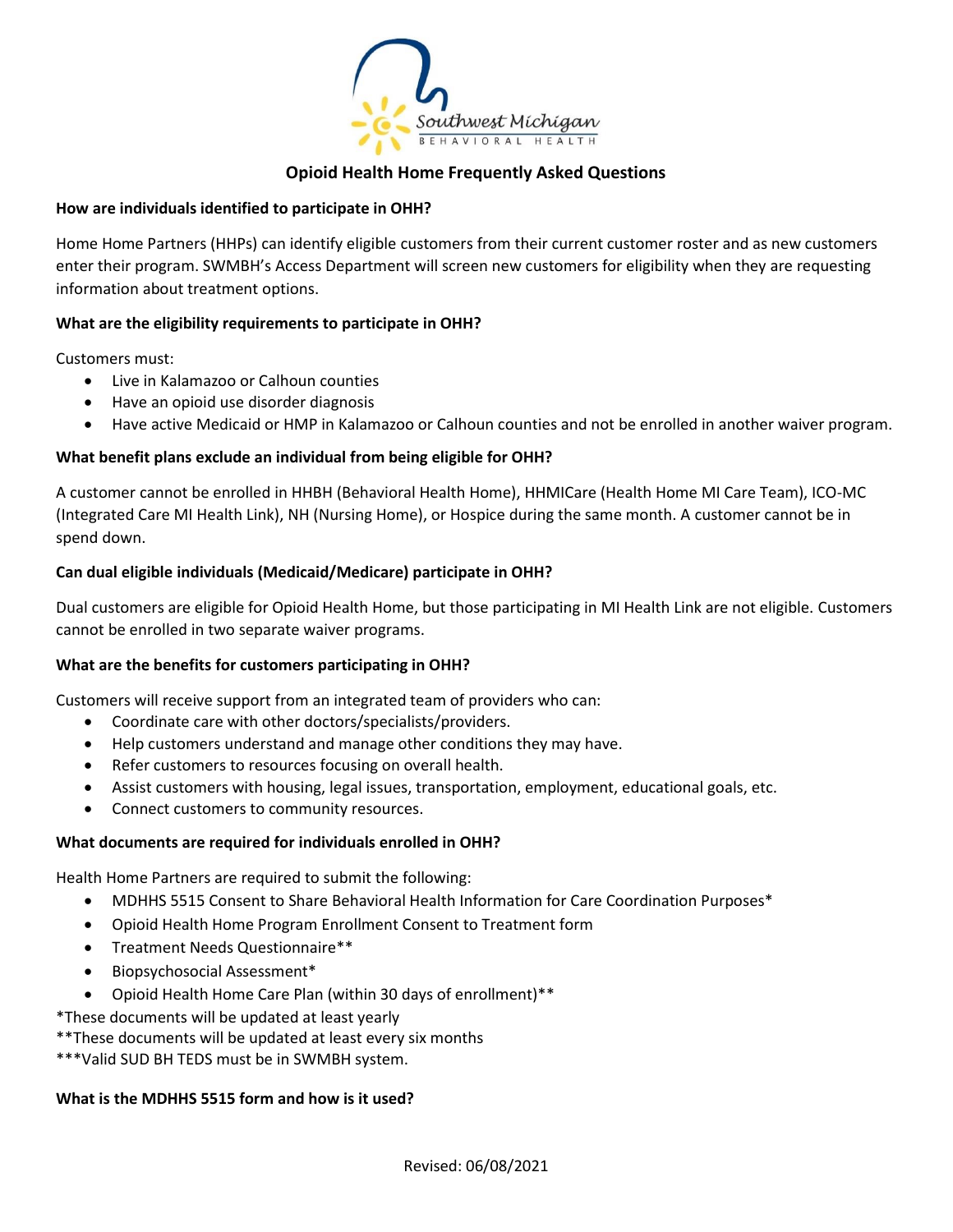The MDHHS 5515 form is used by the customer to give and take away consent to share health care information between providers, SWMBH, and MDHHS. The date on this form is the date the customer had their initial OHH meeting and will be used as their enrollment date. This form needs to be completed yearly and updated with new providers.

# **What is the Opioid Health Home Program Enrollment Consent form?**

The consent form provides a brief overview of Opioid Health Home and grants permission to enroll the customer into OHH. The date on this form should be the same date as on the MDHHS 5515 Consent form (enrollment date).

# **What information needs to be included on the OHH Care Plan?**

The OHH Care Plan must include:

- Opioid diagnosis goals/objectives
- Other SUD diagnosis goals/objectives (if applicable)
- Mental Health diagnosis goals/objectives (if applicable)
- Medical health risk goals/objectives (if applicable)
- Behavioral health risk goals/objectives (if applicable)
- General goals/objectives (if applicable)

The Care Plan will be reviewed by the OHH team as needed but at least every six months. The Treatment Needs Questionnaire must be used to develop goals for the customer's needs and updated in conjunction with the care plan. HHP's can utilize "*Opioid Health Home Care Plan Template"* when creating care plans.

## **How do HHP's submit documents to SWMBH?**

HHP's who have access to the WSA will submit paperwork through the WSA. HHP's who do not have access to the WSA must submit all paperwork through SWMBH's SmartCare system. SUD BH TEDS must be submitted through SWMBH's SmartCare system for all OHH customers.

### **How is a provider notified when an enrollment has been processed?**

HHP's who be notified via email when enrollments are completed.

### **What services are considered an OHH encounter?**

As seen in the OHH Handbook under section 1.3 OHH Services:

*"OHH services will provide integrated, person-centered, and comprehensive care to eligible beneficiaries to successfully address the complexity of comorbid physical and behavioral health condition."*

OHH services must be tied to one of the six categories described in the handbook (care management, care coordination, individual and family support, health promotion, comprehensive transitional care, and referral to community and social supports) and payments are intended to cover services not otherwise covered by other funding sources or other Medicaid reimbursement mechanisms. If a service can be billed through Medicaid, then it cannot be submitted or billed as an OHH encounter.

# **What are some examples of OHH encounters?**

- Care coordination with other service providers (primary care, pharmacy, mental health providers, specialists, etc.)
- OHH team meetings/case consultation
- Entering toxicology screenings
- Meeting with customers focused on one of the 6 core services
- Coordination with community resources